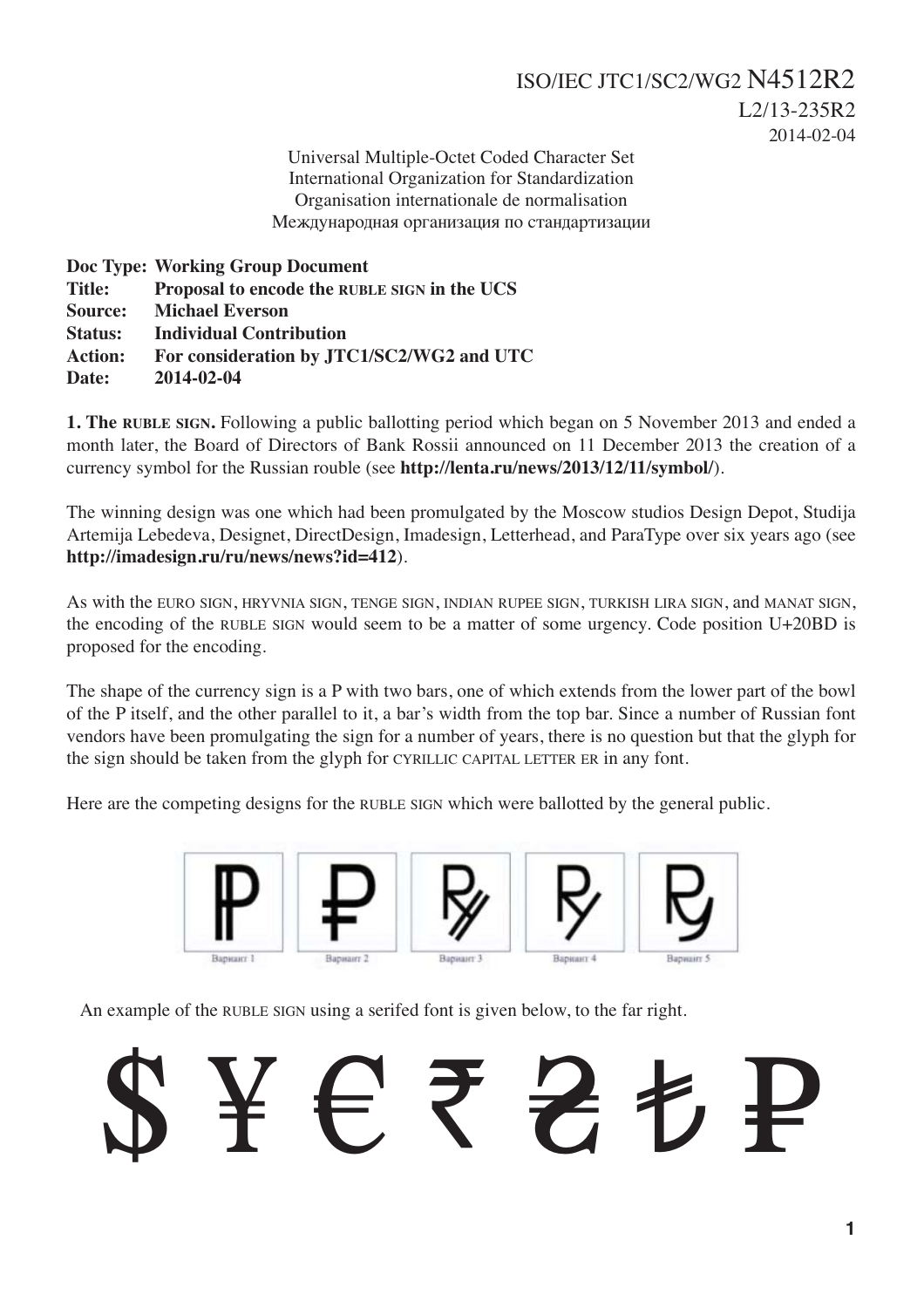Examples of rouble signs drawn by designer and typographer Jurij Gordon. See also his comments about the design at **http://lenta.ru/articles/2013/11/08/gordon/** and an article about other candidates for the character at his blog at **http://yurigordon.livejournal.com/57095.html**

# *.*₽₽₽₽₽₽₽₽ **WPPPPFFPP** ₽₽₽₽₽₽₽₽₽ ₽₽₽₽₽₽₽₽₽

A UCS codepoint assignment for this character is urgent. Synchronization between ISO/IEC 10646 may be affected by this character; it seems likely that it will be approved by the UTC for inclusion in Unicode 7.0.

**2.1. Character name.** In the contribution N4529 (L2/14-039) from the Russian National Body, "Proposal to add the currency sign for the RUSSIAN RUBLE to the UCS", the name requested was "RUSSIAN RUBLE SIGN". In the past the first instance of a currency sign is to give its generic name, and disambiguation given in the case such disambiguation is required. Compare U+20A4 LIRA SIGN and U+20BA TURKISH LIRA SIGN.

**2.2. Character spelling.** The ISO directives recommend the use of the Shorter Oxford, the Concise Oxford, and the Collins dictionary of English, which typically use International English spelling. In order to prevent disputes over the preferred English spelling of character names, such as had arisen with *sulfur* vs. *sulphur*, ISO/IEC JTC1/SC2/WG2 adopted wording for its "Principles and Procedures" document identifying the Oxford English Dictionary as the primary reference for spelling character names "unless a proposal document provides credible evidence to use alternative spellings." In the case of the RUBLE SIGN, ISO 4217 "Codes for the representation of names of currencies" uses the spelling "ruble" rather than "rouble" for BYR Belarusian ruble, RUR Russian ruble, TJR Tajikistani ruble, and PRB Transnistrian ruble. For consistency with this ISO standard, the name "RUBLE SIGN" is proposed here.

# **3. Unicode Character Properties.**

20BD;RUBLE SIGN;Sc;0;ET;;;;;N;;;;;

## **A. Administrative**

1. Title **Proposal to encode the RUBLE SIGN in the UCS** 2. Requester's name **Michael Everson** 3. Requester type (Member body/Liaison/Individual contribution) **Individual contribution.** 4. Submission date **2014-02-04** 5. Requester's reference (if applicable) 6. Choose one of the following: 6a. This is a complete proposal **Yes.**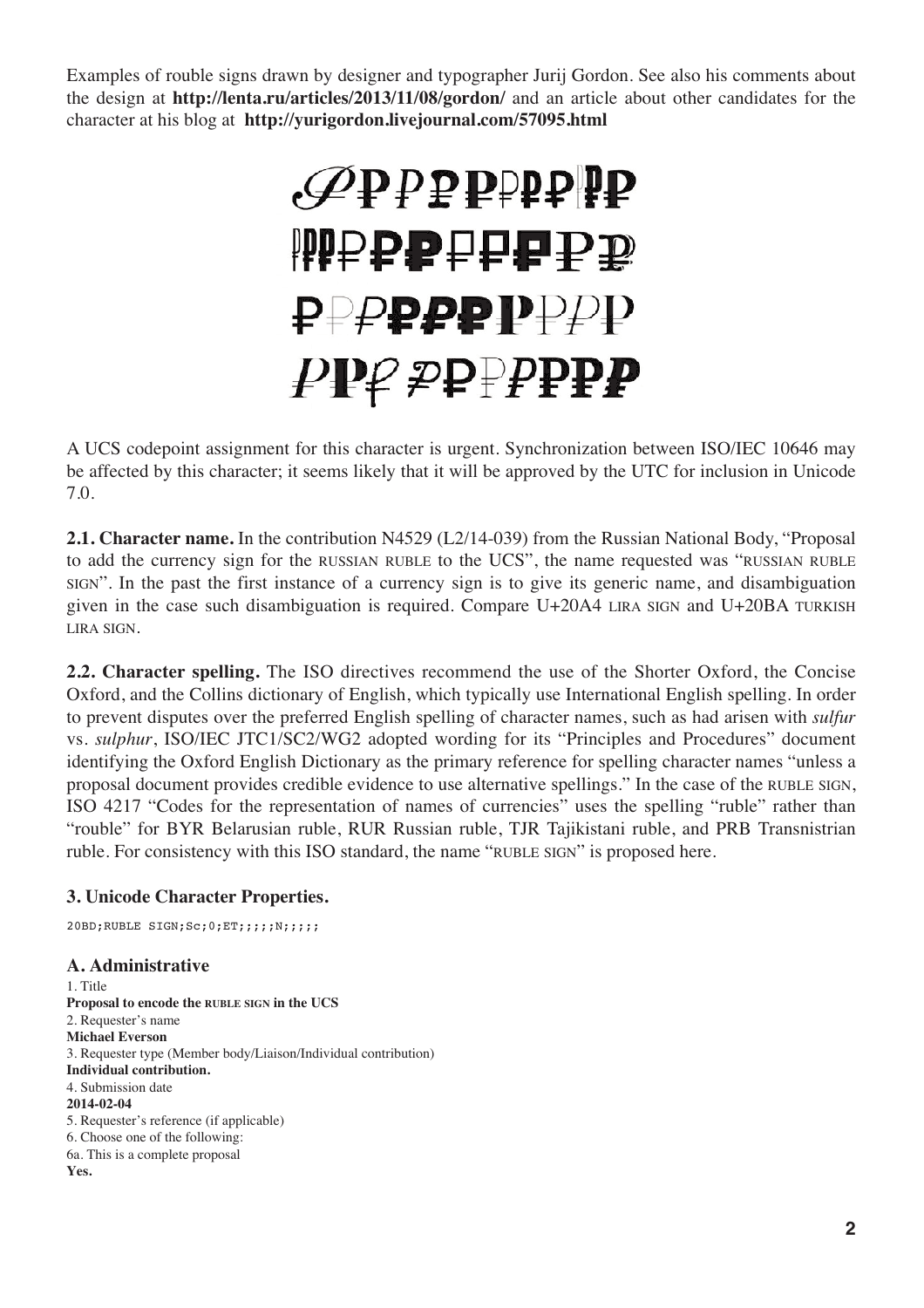6b. More information will be provided later **No.**

## B. Technical -- General

1. Choose one of the following:

1a. This proposal is for a new script (set of characters)

**No.**

Proposed name of script

1b. The proposal is for addition of character(s) to an existing block

**Yes.**

1b. Name of the existing block

**Currency Symbols.** 2. Number of characters in proposal

## **1**

3. Proposed category (see section II, Character Categories)

#### **Category A.**

4a. Proposed Level of Implementation (1, 2 or 3) (see clause 14, ISO/IEC 10646-1: 2000)

#### **Level 1.**

4b. Is a rationale provided for the choice?

**Yes.**

4c. If YES, reference

# **Spacing character.**

5a. Is a repertoire including character names provided?

**Yes.**

5b. If YES, are the names in accordance with the character naming guidelines in Annex L of ISO/IEC 10646-1: 2000?

## **Yes.**

5c. Are the character shapes attached in a legible form suitable for review?

**Yes.**

6a. Who will provide the appropriate computerized font (ordered preference: True Type, or PostScript format) for publishing the standard? **Michael Everson.**

6b. If available now, identify source(s) for the font (include address, e-mail, ftp-site, etc.) and indicate the tools used:

**Michael Everson, Fontographer.**

7a. Are references (to other character sets, dictionaries, descriptive texts etc.) provided?

**No.**

7b. Are published examples of use (such as samples from newspapers, magazines, or other sources) of proposed characters attached? **Yes.**

8. Does the proposal address other aspects of character data processing (if applicable) such as input, presentation, sorting, searching, indexing, transliteration etc. (if yes please enclose information)?

**No.**

9. Submitters are invited to provide any additional information about Properties of the proposed Character(s) or Script that will assist in correct understanding of and correct linguistic processing of the proposed character(s) or script. Examples of such properties are: Casing information, Numeric information, Currency information, Display behaviour information such as line breaks, widths etc., Combining behaviour, Spacing behaviour, Directional behaviour, Default Collation behaviour, relevance in Mark Up contexts, Compatibility equivalence and other Unicode normalization related information. See the Unicode standard at http://www.unicode.org for such information on other scripts. Also see Unicode Character Database http://www.unicode.org/Public/UNIDATA/ UnicodeCharacterDatabase.html and associated Unicode Technical Reports for information needed for consideration by the Unicode Technical Committee for inclusion in the Unicode Standard.

**The character should have the same properties as other currency signs.**

# C. Technical -- Justification

1. Has this proposal for addition of character(s) been submitted before? If YES, explain.

**No.**

2a. Has contact been made to members of the user community (for example: National Body, user groups of the script or characters, other experts, etc.)?

**No.** 

2b. If YES, with whom?

2c. If YES, available relevant documents

3. Information on the user community for the proposed characters (for example: size, demographics, information technology use, or publishing use) is included?

### **People in the Russian Federation and elsewhere.**

4a. The context of use for the proposed characters (type of use; common or rare)

**To represent the rouble currency in monetary amounts.**

4b. Reference

5a. Are the proposed characters in current use by the user community?

**No.**

5b. If YES, where?

6a. After giving due considerations to the principles in Principles and Procedures document (a WG 2 standing document) must the proposed